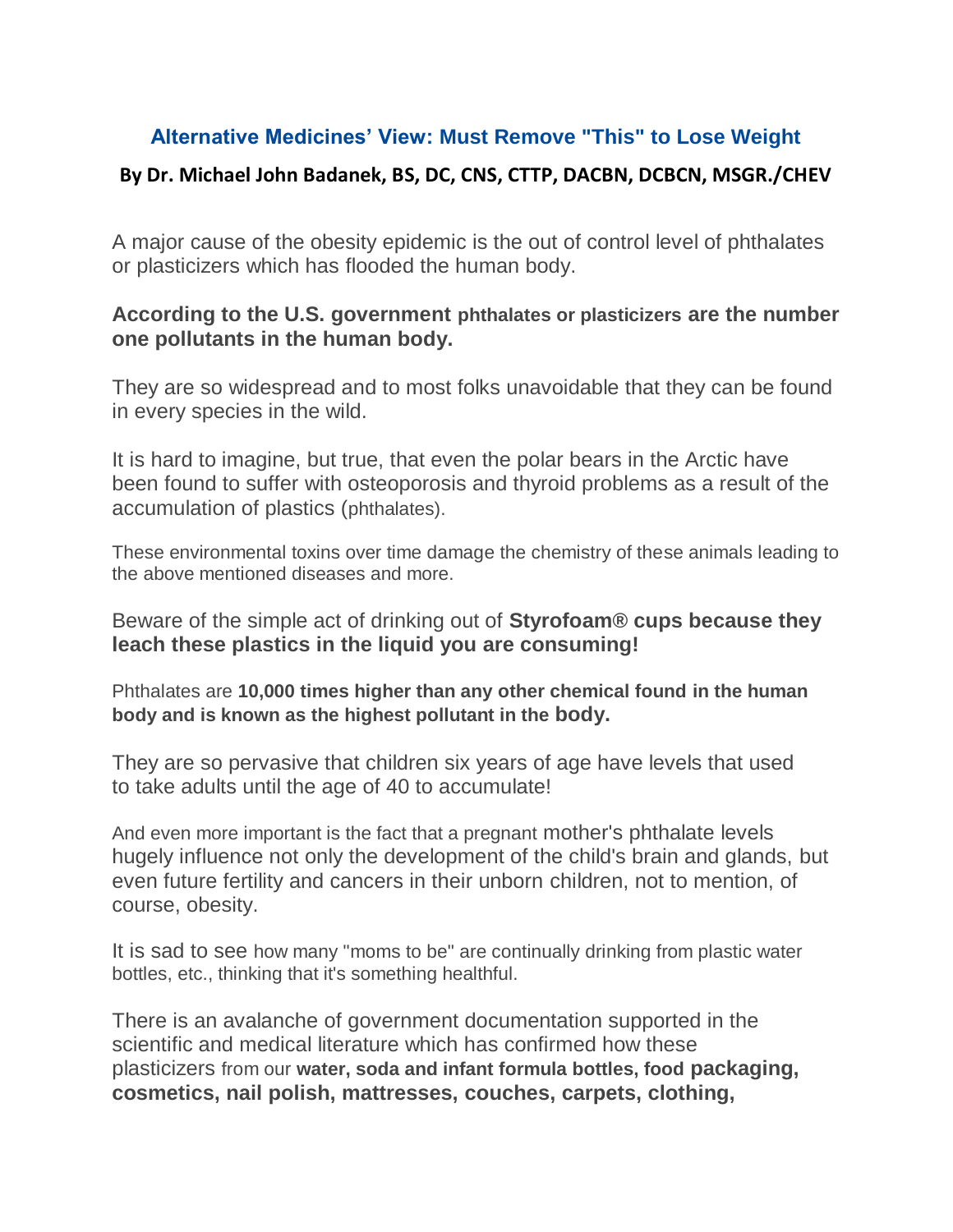**medications, IVs, vinyl flooring, construction materials, home wiring, computers, industrial and auto exhausts, etc.**, stockpile in the body and overwhelm our ability to detoxify them.

These chemicals are routinely measured to identify the damage they are causing and are contributing to diseases other than obesity such as **chronic fatigue syndrome, fibromyalgia, ADD, syndrome X, diabetes, arteriosclerosis, allergies, and much more.**



The following is an example of a phthalate lab test:

It really doesn't matter what the "name" of the disease is. What matters is **what is causing the disease** and what biochemical corrections are necessary to get rid of it and actually bring about cure.

There is now overwhelming evidence that people must do what it take to detoxify phthlates and metals and correct their nutrient deficiencies before they conceive.

This of course will decrease the chances of **passing these toxic plastics onto the unborn.**

Obviously the researchers forgot that fat stores a huge amount of toxic chemicals, so the **fatter you are the more you are likely to have higher levels of phthalates or plasticizers in your body.**

The bottom line is many people will **never lose weight or cure their medical problems until they have gotten rid of the phthalates and other environmental pollutants that have damaged their chemistry and genetics.**